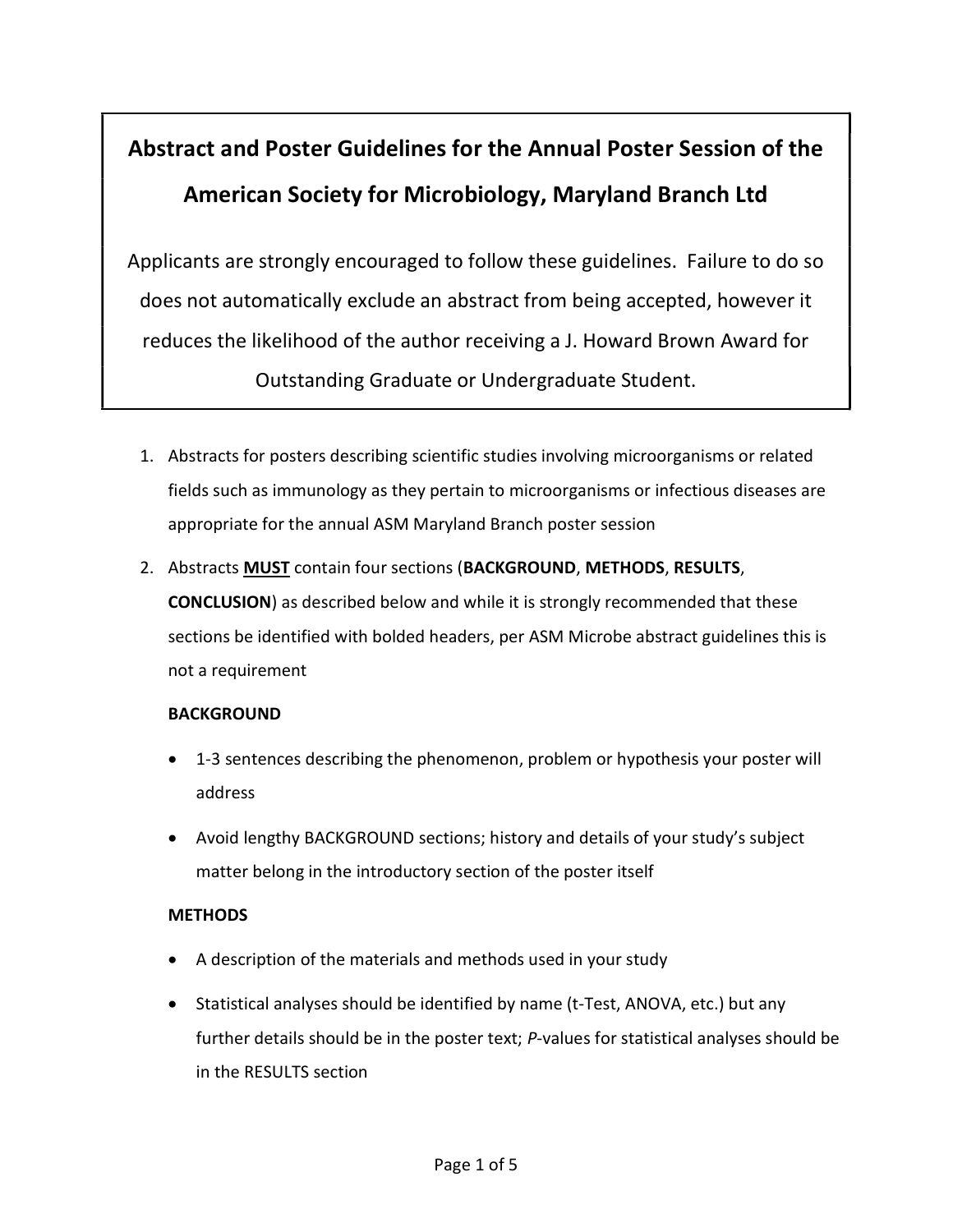- Inclusion and endpoint criteria should be in this section, as should quantitative study information such as sample size, number of replicates, etc.
- Give the names of specific tests, not general terms such as "genomic analysis" or "microsome-based assay"
- If specific kits, products and/or instruments are integral to the study, then trade names may be used

### **RESULTS**

- Data should be quantitative (numbers! "Science is measurement"); historical and epidemiological data should also be presented in terms of numbers, rates and trends that will be presented in the poster as tables and charts
- Any result described as "significant" MUST also contain a P-value, and a statistical test should be named in the METHODS section
- Provide numbers along with terms such as "over-production" or "depletion of"; for example: state "5-fold up-regulated" instead of just "up-regulated"

## **CONCLUSION**

- 1-3 sentences summarizing the conclusions drawn from the results
- Ideally this section would include a single sentence with the "take home message" telling your audience what the results of the study mean
- Do NOT mention future research directions in the abstract; save that for the discussion section of the poster
- 3. Abstract authors do not have to be members of ASM or the Maryland Branch, but at least one author or their designated representative must attend the poster session, stand by the poster, and if the submitting author wins a  $1<sup>st</sup>$ -place Brown award but is unable to attend, stand in for them and give their presentation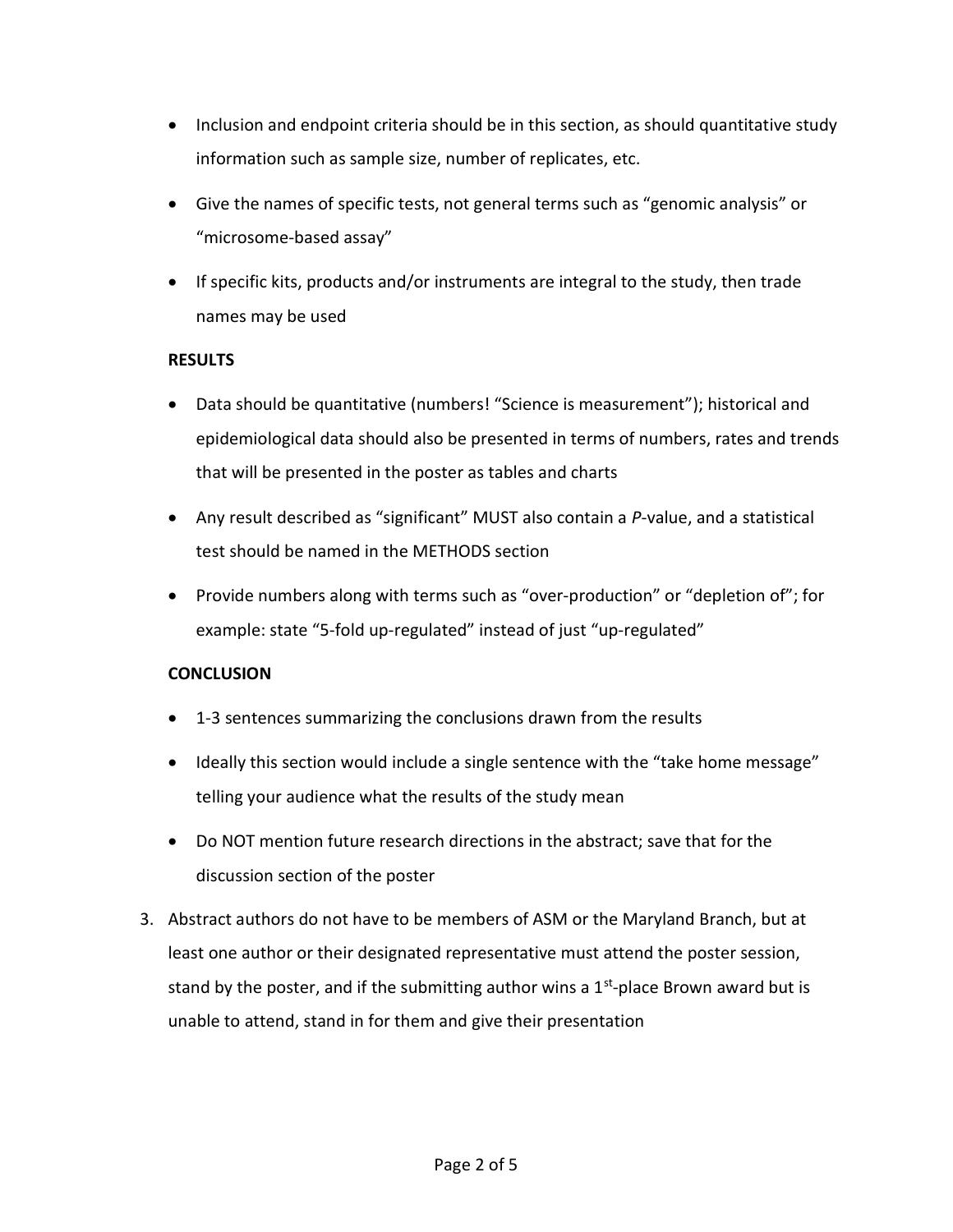- 4. Eligibility for the J. Howard Brown awards:
	- a. For an abstract submitter to also be eligible for a J. Howard Brown award for outstanding undergraduate or graduate student, they must be an undergraduate or graduate student on the date of the annual poster session, or have graduated no earlier than the most recent month of December before the date on which the poster session is held
	- b. Only the submitting author of a given abstract may be eligible for a Brown Award; a Brown Award may not be shared between two or more authors on a single abstract with the exception of an undergraduate abstract where the faculty advisor agrees that two co-authors contributed equally to the research, abstract and resulting poster
	- c. Poster presentation is required for Brown Award eligibility; submission of an abstract is not sufficient for Brown Award consideration
- 5. Abstracts may be submitted even if they have been submitted or accepted to other conferences, or the posters were presented at other conferences within the past two years
- 6. Abstracts for posters already presented at a previous ASM Maryland Branch poster session will not be accepted
- 7. Branch Officers and the Board of Directors will select J. Howard Brown award winners by a vote; if a student directly supervised at an academic institution or workplace by an Officer or BOD member submits an abstract, then that Officer or BOD member will recuse themselves from voting on that particular Brown award but may still vote on the award (Grad vs. Undergrad) for which there is no conflict of interest
- 8. An easily-read font (Times New Roman or Arial) is recommended for abstracts and posters; use 12-point font for abstract submissions and > 14-point font size for the poster itself so it can be easily read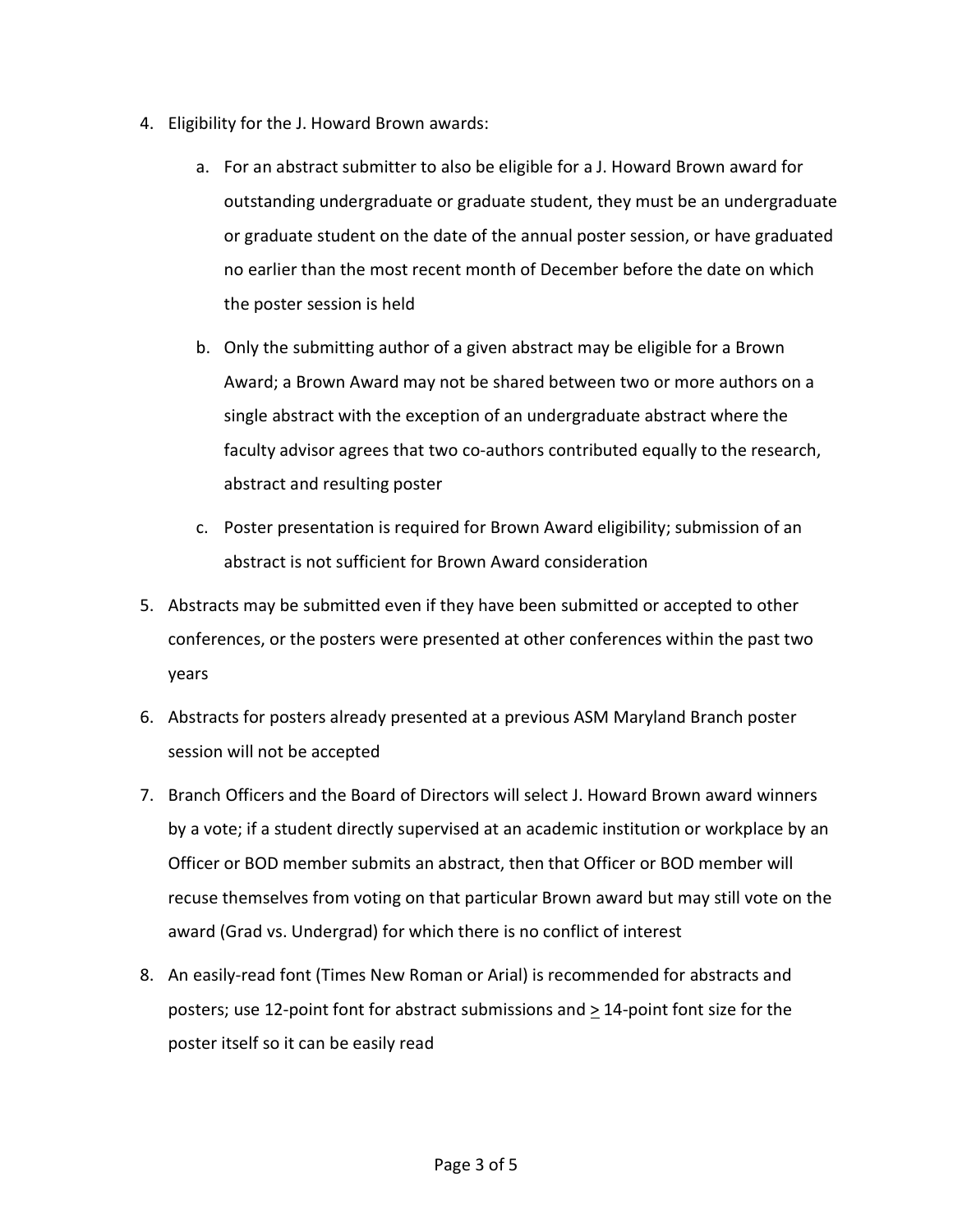- 9. Poster size is at the discretion of the authors, but it is recommended that they not exceed 60 × 40 inches as poster board dimensions are not always available prior to the poster session; posters in portrait rather than landscape format may be advisable
- 10. Abstract character counts should be less than 2500 characters (this does not include spaces, title, authors or institution)
- 11. Abstracts must be submitted using the form provided by the Branch; the event notification and submission instructions portion does not need to be removed
- 12. The abstract when placed within the poster itself does not need to be in this format, so posters already printed with abstracts in another format are acceptable but in such cases the abstract should be re-formatted on the Abstract Submission Form
- 13. Do not convert your submission form into PDF format; leave it as an MS Word file.
- 14. The abstract title, author and affiliation information will be directly carried over into a PDF that will be made available shortly after the Brown Awards meeting, and as such spelling, punctuation and grammatical errors are the responsibility of the submitter
- 15. The person listed as "submitting author" on the submission form must be eligible for a J. Howard Brown award and if the abstract is selected, then the award would go only to the submitting author; in the case of a split undergraduate award this criterion applies to both co-authors
- 16. An author may present more than one poster provided they are hung side by side at the poster session, but an author can only win one Brown Award per poster session
- 17. Affiliations should list the institution, department, city, state/province and country where the authors generated the data from which the abstract was written

#### 18. General abstract recommendations

 BACKGROUND or CONCLUSIONS sections should each comprise less than 25% of the abstract word count